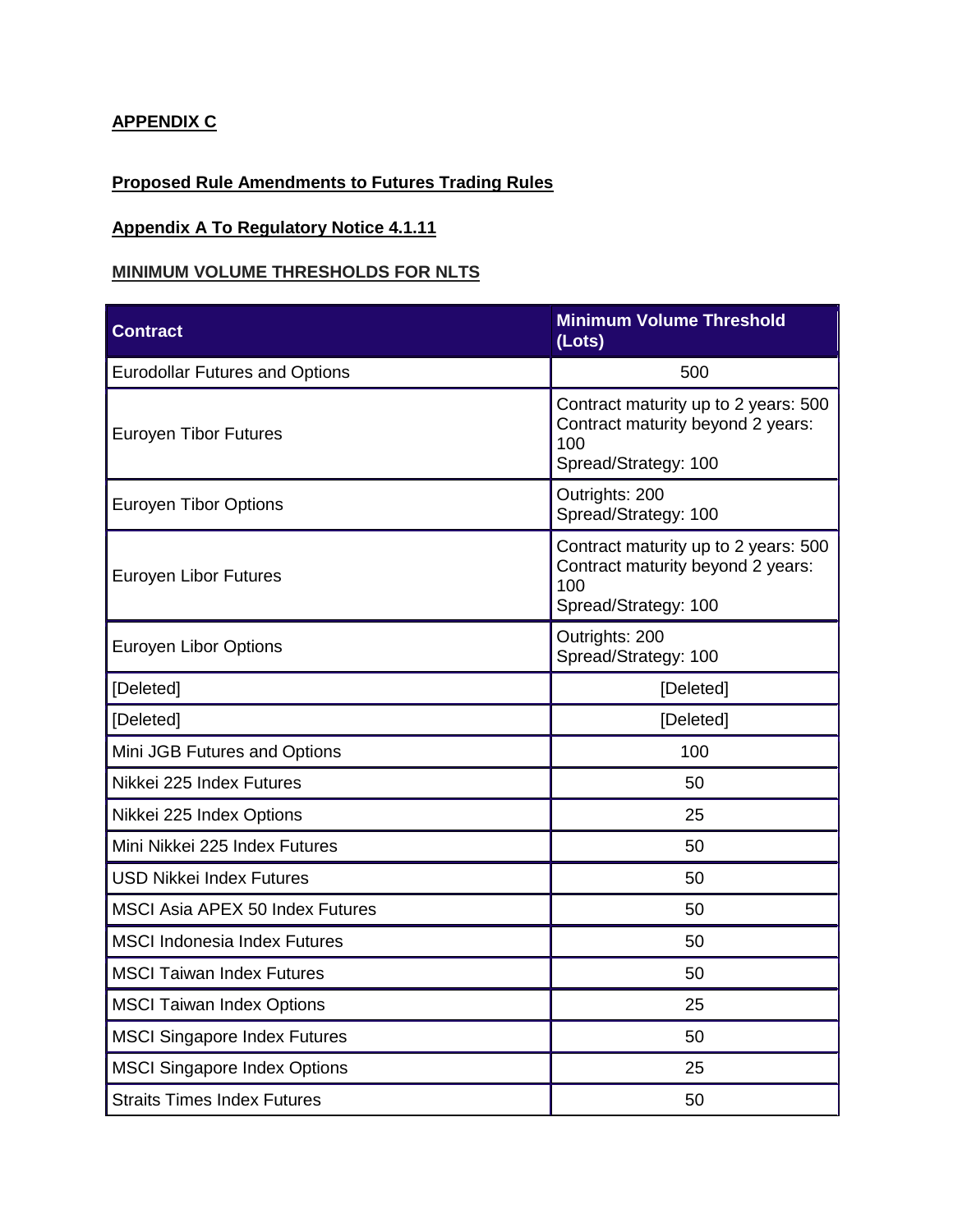| <b>Contract</b>                                                   | <b>Minimum Volume Threshold</b><br>(Lots) |  |
|-------------------------------------------------------------------|-------------------------------------------|--|
| [Deleted]                                                         | [Deleted]                                 |  |
| [Deleted]                                                         | [Deleted]                                 |  |
| <b>SGX CNX Nifty Index Futures</b>                                | 50                                        |  |
| <b>SGX CNX Nifty Index Options</b>                                | 25                                        |  |
| <b>SGX FTSE China A50 Index Futures</b>                           | 50                                        |  |
| <b>JADE CPO Futures</b>                                           | 20                                        |  |
| Nikkei Stock Average Dividend Point Index Futures                 | 25                                        |  |
| <b>SGX Robusta Coffee Futures</b>                                 | 40                                        |  |
| [Deleted]                                                         | [Deleted]                                 |  |
| [Deleted]                                                         | [Deleted]                                 |  |
| [Deleted]                                                         | [Deleted]                                 |  |
| <b>SICOM TSR 20 Rubber Contract</b>                               | 60                                        |  |
| <b>SICOM RSS 3 Rubber Contract</b>                                | 60                                        |  |
| SGX TSI Iron Ore CFR China (62% Fe Fines) Index<br><b>Futures</b> | 5                                         |  |
| SGX Baltic Capesize Time Charter Average Futures                  | 5                                         |  |
| SGX Baltic Panamax Time Charter Average Futures                   | 5                                         |  |
| <b>SGX Baltic Supramax Time Charter Average Futures</b>           | 5                                         |  |
| SGX Baltic Handysize Time Charter Average Futures                 | 5                                         |  |
| SGX Platts Singapore Fuel Oil 180cst Index Futures                | 5                                         |  |
| SGX Platts Singapore Fuel Oil 380cst Index Futures                | 5                                         |  |
| <b>SGX Singapore Visco Spread Futures</b>                         | 5                                         |  |
| SGX Platts Kerosene FOB Singapore Index Futures                   | 5                                         |  |
| SGX Platts Gasoil FOB Singapore Index Futures                     | 5                                         |  |
| <b>SGX Singapore Regrade Spread Futures</b>                       | 5                                         |  |
| SGX Platts Naphtha CFR Japan Index Futures                        | 5                                         |  |
| SGX API 8 CFR China Coal Index Futures                            | 10                                        |  |
| SGX IHS McCloskey Indonesian Sub-Bit FOB Index<br><b>Futures</b>  | 10                                        |  |
| SGX TSI CFR China Premium JM25 Coking Coal<br><b>Futures</b>      | 5                                         |  |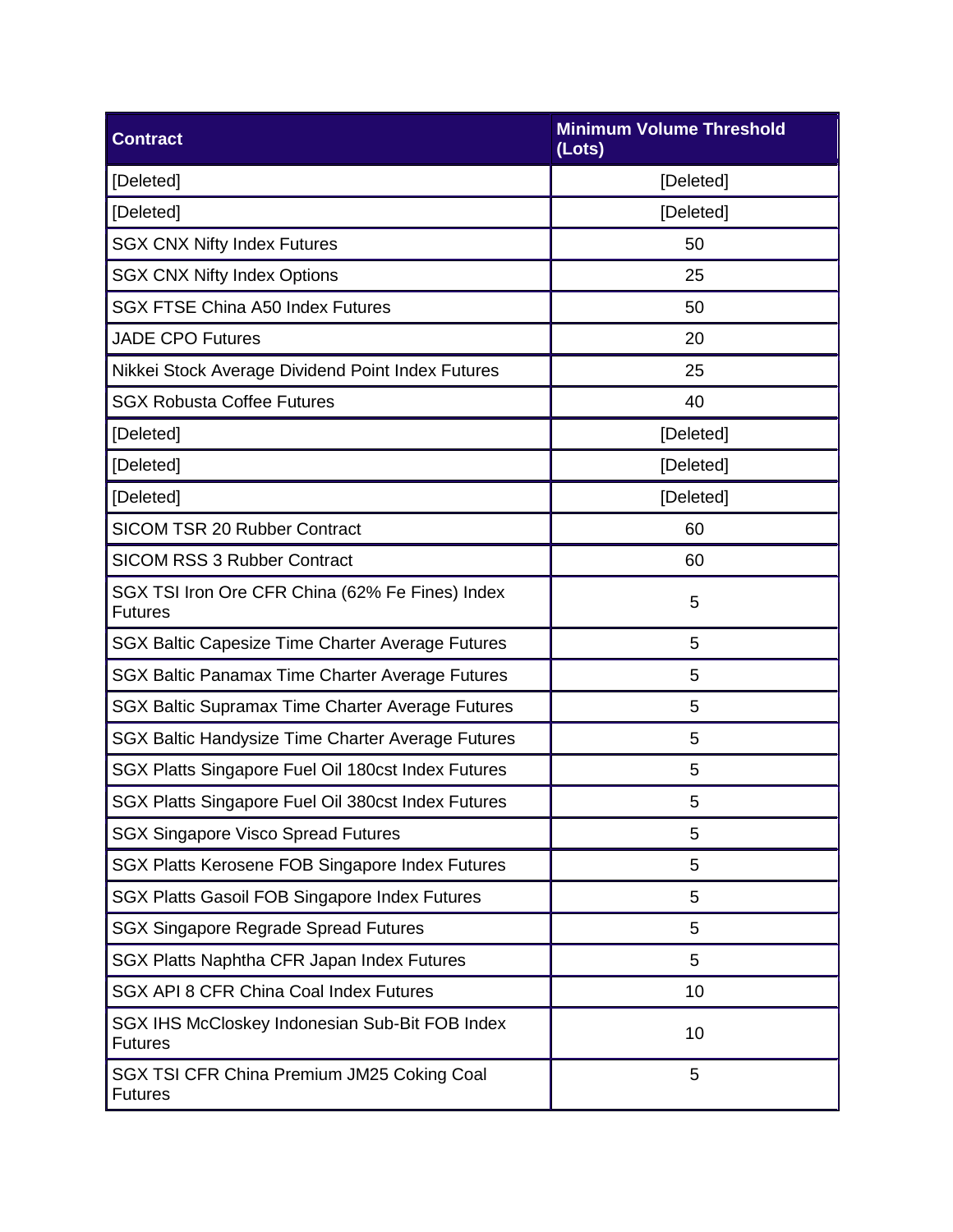| <b>Contract</b>                                                   | <b>Minimum Volume Threshold</b><br>(Lots) |
|-------------------------------------------------------------------|-------------------------------------------|
| <b>SGX TSI FOB Australia Premium Coking Coal Futures</b>          | 5                                         |
| SGX API 4 FOB Richards Bay Coal Futures                           | 10                                        |
| <b>SGX API 5 FOB Newcastle Coal Futures</b>                       | 10                                        |
| SGX Hot-Rolled Coil (HRC) Steel CFR ASEAN Index<br><b>Futures</b> | 5                                         |
| <b>SGX AUD/USD Futures</b>                                        | 50                                        |
| <b>SGX AUD/JPY Futures</b>                                        | 50                                        |
| <b>SGX INR/USD Futures</b>                                        | 50                                        |
| <b>SGX USD/SGD Futures</b>                                        | 50                                        |
| <b>SGX KRW/USD Futures</b>                                        | 50                                        |
| <b>SGX KRW/JPY Futures</b>                                        | 50                                        |
| <b>SGX USEP Quarterly Base Load Electricity Futures</b>           | <u> 10</u>                                |

# **Appendix B To Regulatory Notice 4.1.11 of Futures Trading Rules**

## **MINIMUM TICK SCHEDULE FOR NEGOTIATED LARGE TRADES**

| <b>Contract</b>                       | <b>Market Tick Size</b>                                                                                                           | <b>NLT Tick Size</b>                 |
|---------------------------------------|-----------------------------------------------------------------------------------------------------------------------------------|--------------------------------------|
| <b>Eurodollar Futures and Options</b> | <u>Spot</u><br>0.0025 point (US\$6.25)<br>Subsequent contract<br>months<br>0.0050 point (US\$12.50)                               | <u>АШ</u><br>0.0001 point (US\$0.25) |
| <b>Euroyen Tibor Futures</b>          | Spot and subsequent 3<br>contract months<br>0.0025 point (¥625)<br>5 <sup>th</sup> contract month onwards<br>0.005 point (¥1,250) | <u>All</u><br>0.001 point (¥250)     |
| <b>Euroyen Tibor Options</b>          | $0.005$ point $(41,250)$                                                                                                          | 0.001 point (¥250)                   |
| Euroyen Libor Futures                 | Spot and subsequent 3<br>contract months<br>0.0025 point (¥625)<br>5 <sup>th</sup> contract month onwards<br>0.005 point (¥1,250) | <u>All</u><br>0.001 point (¥250)     |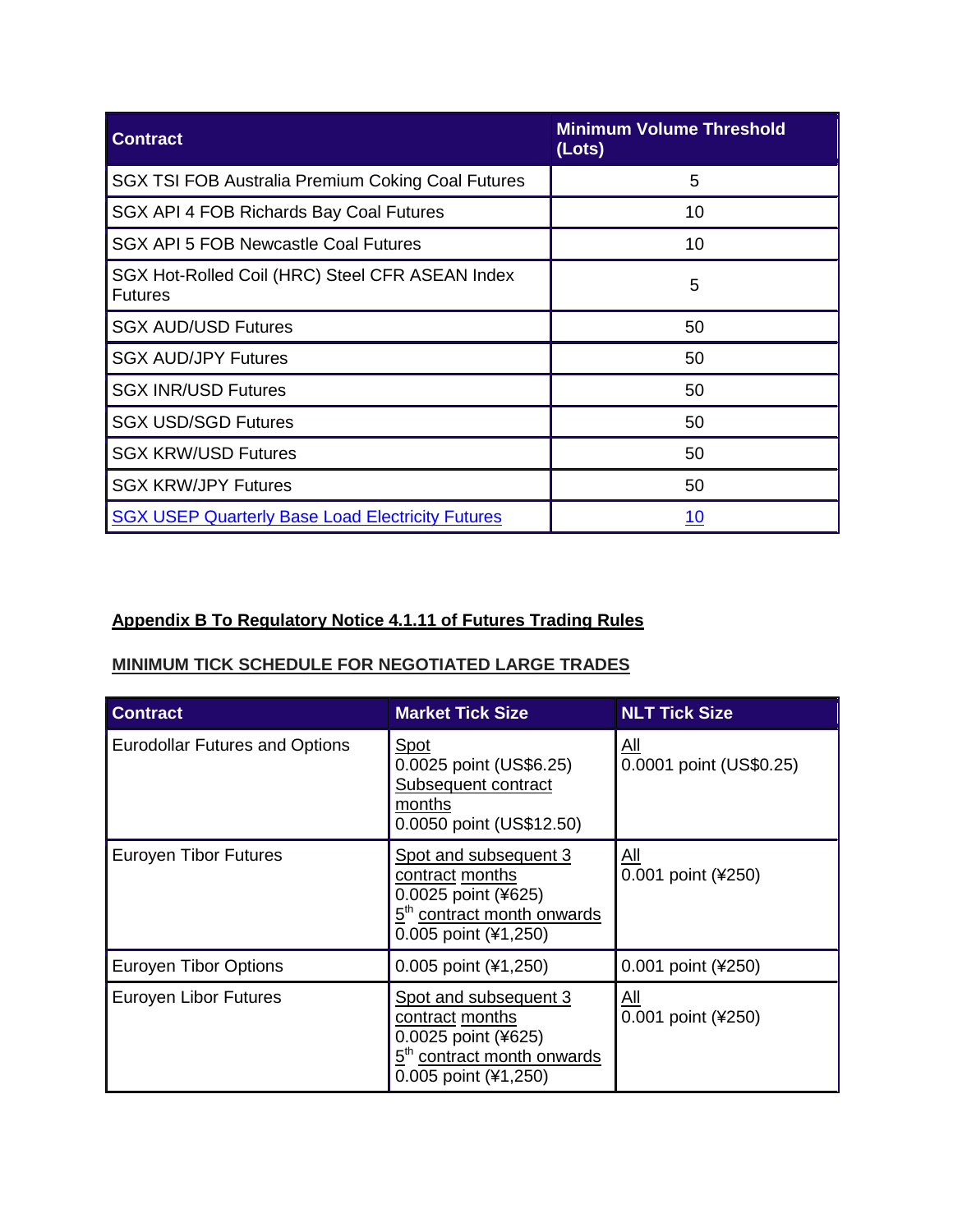| <b>Contract</b>                                                   | <b>Market Tick Size</b>                 | <b>NLT Tick Size</b>                    |
|-------------------------------------------------------------------|-----------------------------------------|-----------------------------------------|
| <b>Euroyen Tibor Options</b>                                      | 0.005 point (¥1,250)                    | 0.001 point (¥250)                      |
| [Deleted]                                                         | [Deleted]                               | [Deleted]                               |
| [Deleted]                                                         | [Deleted]                               | [Deleted]                               |
| Mini JGB Futures and Options                                      | ¥0.01 per ¥100 face value<br>$(*1,000)$ | ¥0.01 per ¥100 face value<br>$(*1,000)$ |
| Nikkei 225 Index Futures                                          | 5 index points (¥2,500)                 | 0.01 index point (¥5)                   |
| Nikkei 225 Index Options                                          | 1 index point (¥500)                    | 0.01 index point (¥5)                   |
| <b>USD Nikkei 225 Index Futures</b>                               | 5 index points (US\$25)                 | 0.01 index point (US\$0.05)             |
| Mini Nikkei 225 Index Futures                                     | 1 index point (¥100)                    | 0.01 index point $(41)$                 |
| <b>MSCI Asia APEX 50 Index Futures</b>                            | 0.5 index point (US\$25)                | 0.01 index point (US\$0.50)             |
| <b>MSCI Indonesia Index Futures</b>                               | 5 index points (US\$10)                 | 0.01 index point (US\$0.02)             |
| <b>MSCI Taiwan Index Futures</b>                                  | 0.1 index point (US\$10)                | 0.01 index point (US\$1.00)             |
| <b>MSCI Taiwan Index Options</b>                                  | 0.01 index point (US\$1.00)             | 0.01 index point (US\$1.00)             |
| <b>MSCI Singapore Index Futures and</b><br>Options                | 0.1 index point (S\$20)                 | 0.01 index point (S\$2.00)              |
| <b>Straits Times Index Futures</b>                                | 1 index point (S\$10)                   | 0.01 index point (S\$0.10)              |
| [Deleted]                                                         | [Deleted]                               | [Deleted]                               |
| [Deleted]                                                         | [Deleted]                               | [Deleted]                               |
| <b>SGX CNX Nifty Index Futures</b>                                | 0.5 index point (US\$1)                 | 0.01 index point (US\$0.02)             |
| <b>SGX CNX Nifty Index Options</b>                                | 0.1 index point (US\$0.20)              | 0.01 index point (US\$0.02)             |
| <b>SGX FTSE China A50 Index</b><br><b>Futures</b>                 | 5 index points (US\$5)                  | 0.01 index point (US\$0.01)             |
| Nikkei Stock Average Dividend<br><b>Point Index Futures</b>       | 0.1 index point (¥1,000)                | 0.01 index point $(*100)$               |
| <b>SGX Robusta Coffee Futures</b>                                 | US\$ 1 per tonne                        | US\$ 1 per tonne                        |
| [Deleted]                                                         | [Deleted]                               | [Deleted]                               |
| [Deleted]                                                         | [Deleted]                               | [Deleted]                               |
| [Deleted]                                                         | [Deleted]                               | [Deleted]                               |
| SGX TSI Iron Ore CFR China (62%<br>Fe Fines) Index Futures        | US\$0.01 per metric tonne               | US\$0.01 per metric tonne               |
| <b>SGX Baltic Capesize Time Charter</b><br><b>Average Futures</b> | US\$1.00 per day                        | US\$1.00 per day                        |
| <b>SGX Baltic Panamax Time Charter</b>                            | US\$1.00 per day                        | US\$1.00 per day                        |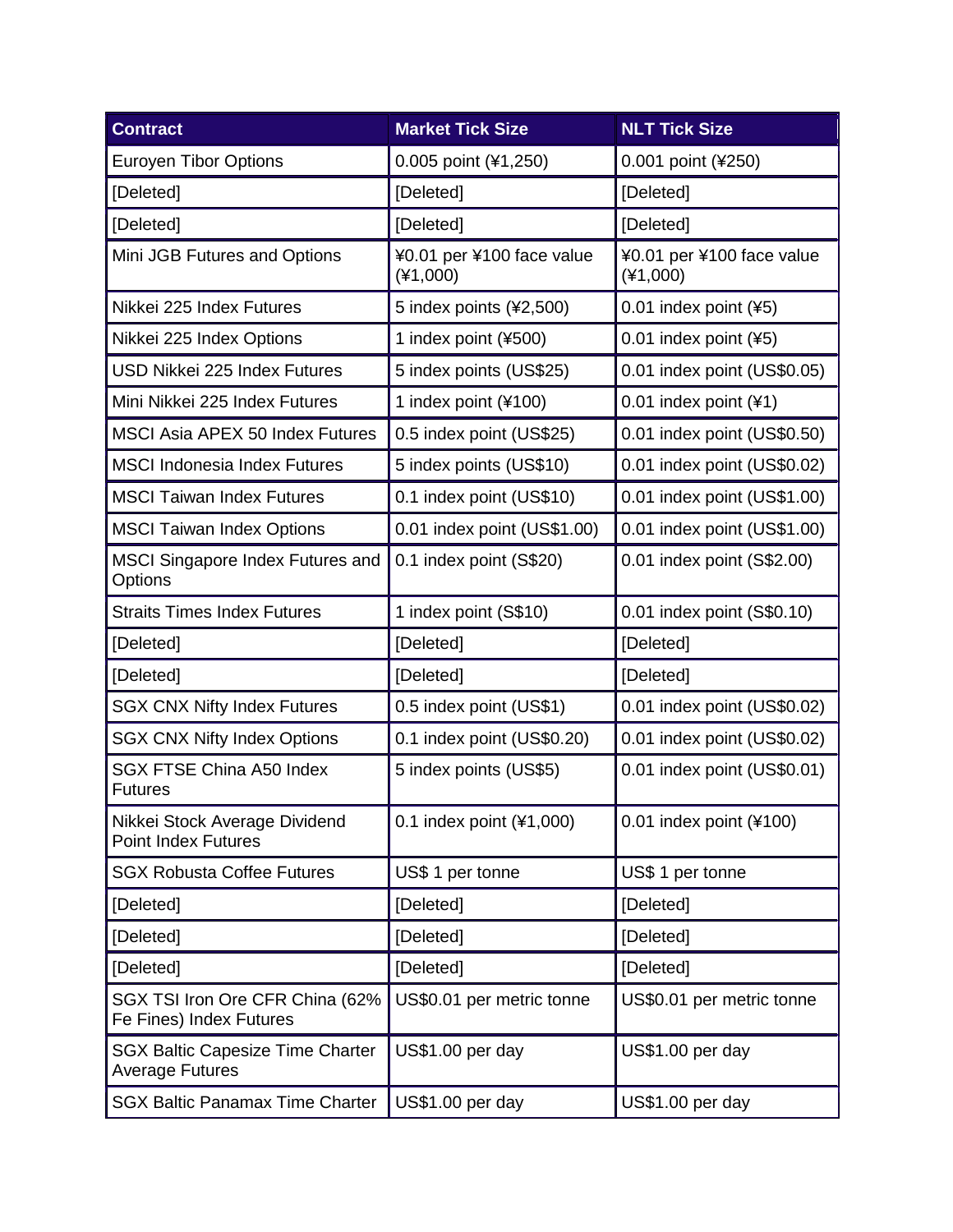| <b>Contract</b>                                                     | <b>Market Tick Size</b>                 | <b>NLT Tick Size</b>                        |
|---------------------------------------------------------------------|-----------------------------------------|---------------------------------------------|
| <b>Average Futures</b>                                              |                                         |                                             |
| <b>SGX Baltic Supramax Time Charter</b><br><b>Average Futures</b>   | US\$1.00 per day                        | US\$1.00 per day                            |
| <b>SGX Baltic Handysize Time</b><br><b>Charter Average Futures</b>  | US\$1.00 per day                        | US\$1.00 per day                            |
| <b>SGX Platts Singapore Fuel Oil</b><br><b>180cst Index Futures</b> | US\$0.01 per metric tonne               | US\$0.01 per metric tonne                   |
| <b>SGX Platts Singapore Fuel Oil</b><br>380cst Index Futures        | US\$0.01 per metric tonne               | US\$0.01 per metric tonne                   |
| <b>SGX Singapore Visco Spread</b><br><b>Futures</b>                 | US\$0.01 per metric tonne               | US\$0.01 per metric tonne                   |
| <b>SGX Platts Kerosene FOB</b><br><b>Singapore Index Futures</b>    | US\$0.01 per barrel                     | US\$0.01 per barrel                         |
| <b>SGX Platts Gasoil FOB Singapore</b><br><b>Index Futures</b>      | US\$0.01 per barrel                     | US\$0.01 per barrel                         |
| SGX Singapore Regrade Spread<br><b>Futures</b>                      | US\$0.01 per barrel                     | US\$0.01 per barrel                         |
| SGX Platts Naphtha CFR Japan<br><b>Index Futures</b>                | US\$0.01 per metric tonne               | US\$0.01 per metric tonne                   |
| SGX API 8 CFR China Coal Index<br><b>Futures</b>                    | US\$0.01 per metric tonne               | US\$0.01 per metric tonne                   |
| SGX IHS McCloskey Indonesian<br>Sub-Bit FOB Index Futures           | US\$0.01 per metric tonne               | US\$0.01 per metric tonne                   |
| <b>SGX TSI CFR China Premium</b><br><b>JM25 Coking Coal Futures</b> | US\$0.01 per metric tonne               | US\$0.01 per metric tonne                   |
| <b>SGX TSI FOB Australia Premium</b><br><b>Coking Coal Futures</b>  | US\$0.01 per metric tonne               | US\$0.01 per metric tonne                   |
| SGX API 4 FOB Richards Bay Coal<br><b>Futures</b>                   | US\$0.01 per metric tonne               | US\$0.01 per metric tonne                   |
| <b>SGX API 5 FOB NewCastle Coal</b><br><b>Futures</b>               | US\$0.01 per metric tonne               | US\$0.01 per metric tonne                   |
| SGX Hot-Rolled Coil (HRC) Steel<br><b>CFR ASEAN Index Futures</b>   | US\$0.01 per metric tonne               | US\$0.01 per metric tonne                   |
| <b>SGX AUD/USD Futures</b>                                          | US\$0.0001 (US\$2.50)                   | US\$0.0001 (US\$2.50)                       |
| <b>SGX AUD/JPY Futures</b>                                          | ¥ 0.01 (¥ 250)                          | ¥ 0.01 (¥ 250)                              |
| <b>SGX INR/USD Futures</b>                                          | 0.01 US cents per 100<br>rupees (US\$2) | 0.001 US cents per 100<br>rupees (US\$0.20) |